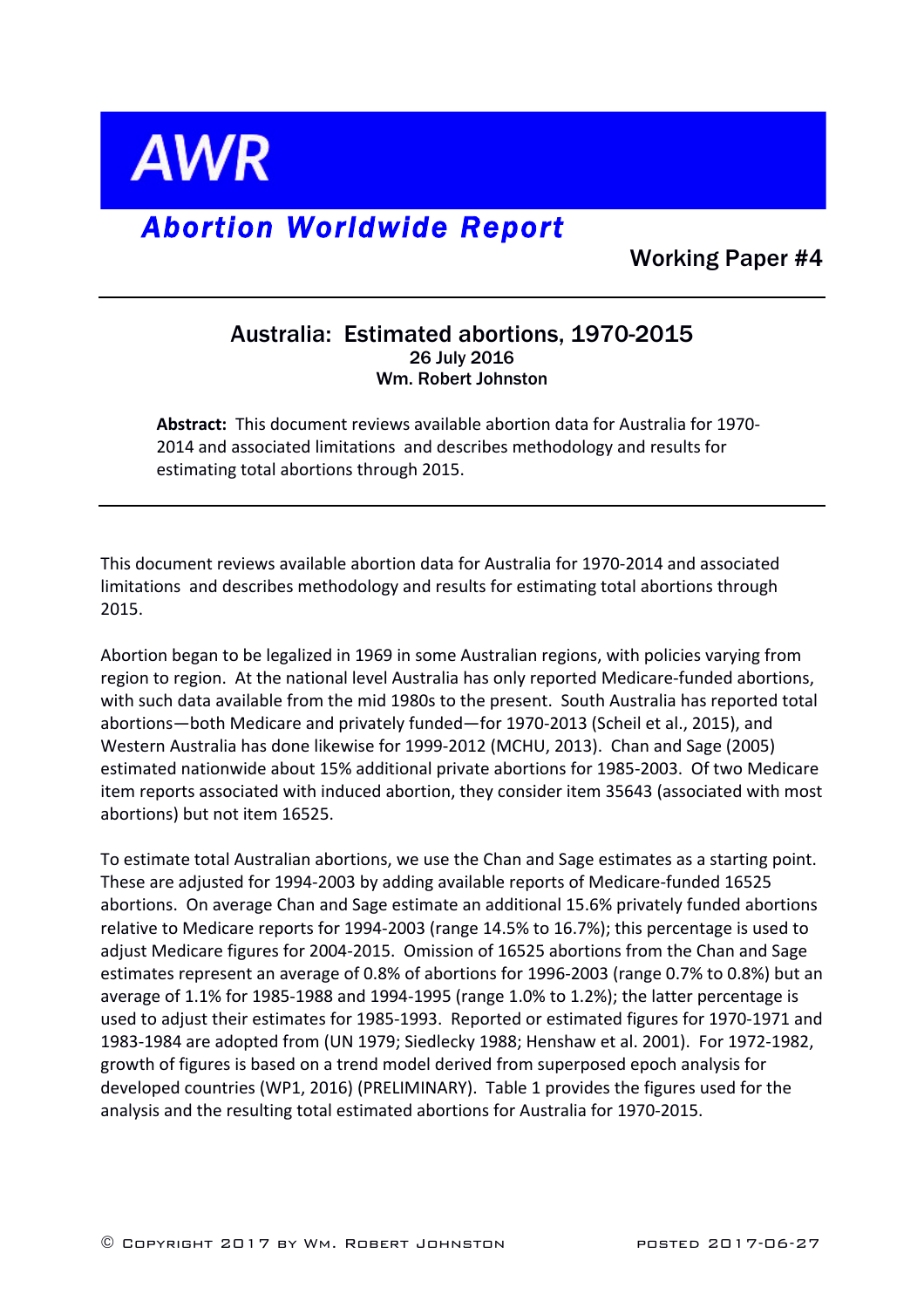## Table 1. Australia, reported or estimated abortions from various sources and final estimates, **1970-2014**

| year | Australia,<br>reported<br><b>Medicare</b><br>abortions, items<br>$35643 + 16525$ | Australia,<br>reported<br><b>Medicare</b><br>abortions, item<br>35643 | Australia,<br>estimated<br>total<br>abortions<br>(CS2005) | Australia, total<br>abortions<br>(various<br>sources) | South Australia,<br>reported<br>abortions<br><b>Medicare and</b><br>private | Australia,<br>estimated total<br>abortions (this<br>analysis) |
|------|----------------------------------------------------------------------------------|-----------------------------------------------------------------------|-----------------------------------------------------------|-------------------------------------------------------|-----------------------------------------------------------------------------|---------------------------------------------------------------|
| 1970 |                                                                                  |                                                                       |                                                           |                                                       | 1,440                                                                       | 1,440                                                         |
| 1971 |                                                                                  |                                                                       |                                                           | 2,519                                                 | 2,409                                                                       | 2,519                                                         |
| 1972 |                                                                                  |                                                                       |                                                           |                                                       | 2,692                                                                       | 4,200                                                         |
| 1973 |                                                                                  |                                                                       |                                                           |                                                       | 2,847                                                                       | 5,800                                                         |
| 1974 |                                                                                  |                                                                       |                                                           |                                                       | 2,867                                                                       | 7,400                                                         |
| 1975 |                                                                                  |                                                                       |                                                           |                                                       | 3,000                                                                       | 9,100                                                         |
| 1976 |                                                                                  |                                                                       |                                                           |                                                       | 3,289                                                                       | 12,100                                                        |
| 1977 |                                                                                  |                                                                       |                                                           |                                                       | 3,494                                                                       | 15,200                                                        |
| 1978 |                                                                                  |                                                                       |                                                           |                                                       | 3,895                                                                       | 18,200                                                        |
| 1979 |                                                                                  |                                                                       |                                                           |                                                       | 3,880                                                                       | 23,800                                                        |
| 1980 |                                                                                  |                                                                       |                                                           |                                                       | 4,081                                                                       | 29,400                                                        |
| 1981 |                                                                                  |                                                                       |                                                           |                                                       | 4,096                                                                       | 35,000                                                        |
| 1982 |                                                                                  |                                                                       |                                                           |                                                       | 4,061                                                                       | 40,600                                                        |
| 1983 |                                                                                  |                                                                       |                                                           | 46,500                                                | 4,036                                                                       | 46,500                                                        |
| 1984 |                                                                                  |                                                                       |                                                           | 54,600                                                | 4,091                                                                       | 54,600                                                        |
| 1985 |                                                                                  | 56,371                                                                | 65,240                                                    | 57,000                                                | 4,079                                                                       | 66,000                                                        |
| 1986 |                                                                                  | 59,876                                                                | 69,296                                                    | 60,500                                                | 4,327                                                                       | 70,100                                                        |
| 1987 |                                                                                  | 60,271                                                                | 69,752                                                    | 61,000                                                | 4,229                                                                       | 70,500                                                        |
| 1988 |                                                                                  | 62,420                                                                | 72,240                                                    | 63,200                                                | 4,263                                                                       | 73,000                                                        |
| 1989 |                                                                                  | 66,414                                                                | 76,862                                                    |                                                       | 4,342                                                                       | 77,700                                                        |
| 1990 |                                                                                  | 69,223                                                                | 80,113                                                    |                                                       | 4,463                                                                       | 81,000                                                        |
| 1991 |                                                                                  | 70,361                                                                | 81,430                                                    |                                                       | 4,696                                                                       | 82,300                                                        |
| 1992 |                                                                                  | 73,448                                                                | 85,003                                                    |                                                       | 4,717                                                                       | 85,900                                                        |
| 1993 |                                                                                  | 74,395                                                                | 85,153                                                    |                                                       | 4,959                                                                       | 86,100                                                        |
| 1994 | 77,627                                                                           | 76,691                                                                | 87,965                                                    |                                                       | 5,140                                                                       | 88,900                                                        |
| 1995 | 78,237                                                                           | 77,218                                                                | 90,182                                                    |                                                       | 5,475                                                                       | 91,200                                                        |
| 1996 | 78,072                                                                           | 77,375                                                                | 89,076                                                    |                                                       | 5,545                                                                       | 89,800                                                        |
| 1997 | 76,216                                                                           | 75,569                                                                | 87,497                                                    |                                                       | 5,609                                                                       | 88,100                                                        |
| 1998 | 75,788                                                                           | 75,183                                                                | 86,862                                                    |                                                       | 5,488                                                                       | 87,500                                                        |
| 1999 | 74,001                                                                           | 73,392                                                                | 85,731                                                    |                                                       | 5,679                                                                       | 86,300                                                        |
| 2000 | 75,543                                                                           | 74,888                                                                | 86,931                                                    |                                                       | 5,580                                                                       | 87,600                                                        |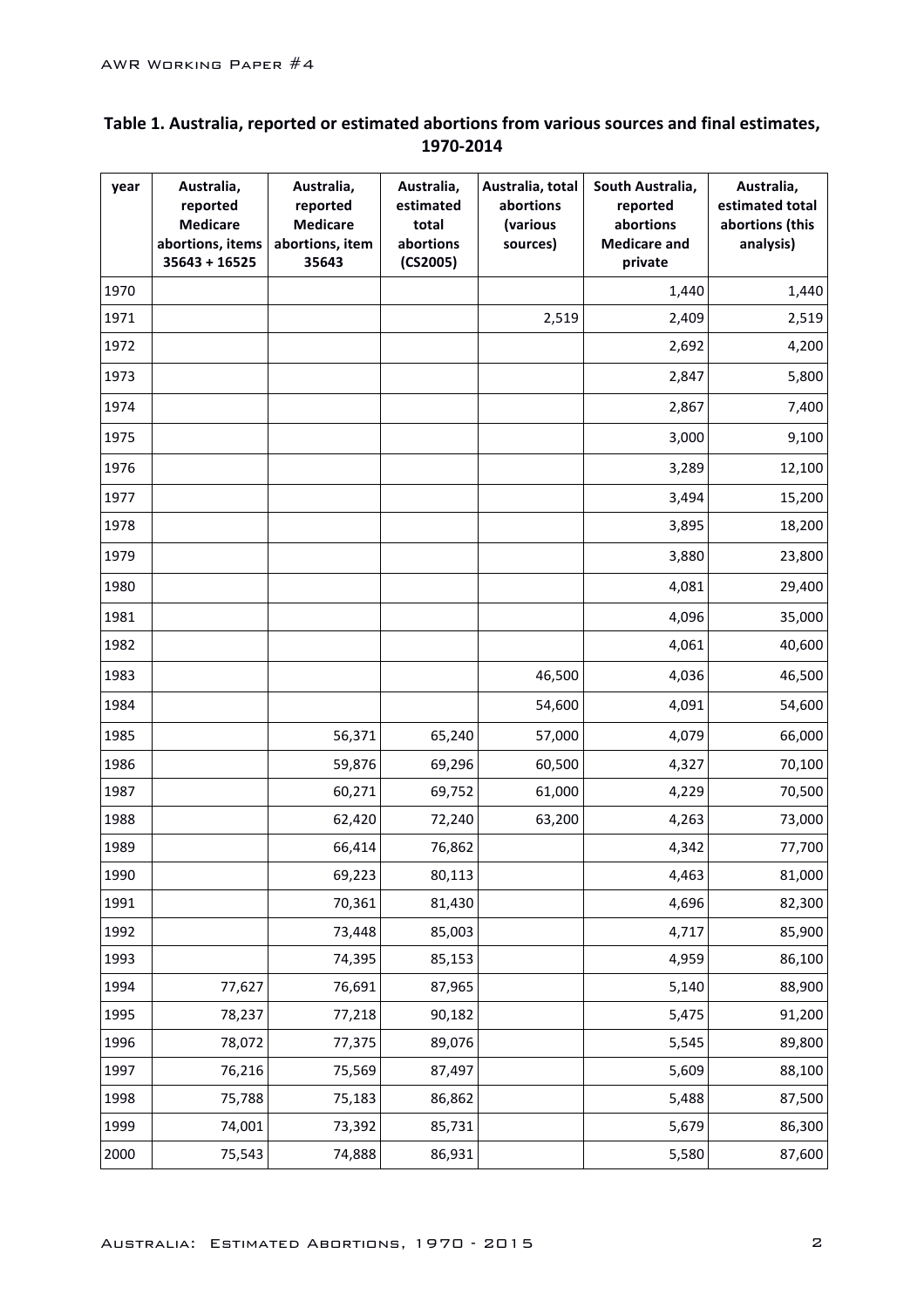| 2001 | 77,046 | 76,332 | 88,306 | 5,579 | 89,000 |
|------|--------|--------|--------|-------|--------|
| 2002 | 75,906 | 75,282 | 86,552 | 5,467 | 87,200 |
| 2003 | 73,623 | 72,967 | 84,460 | 5,216 | 85,100 |
| 2004 | 72,897 |        |        | 4,931 | 84,300 |
| 2005 | 70,153 |        |        | 4,715 | 81,100 |
| 2006 | 72,550 |        |        | 4,889 | 83,900 |
| 2007 | 72,638 |        |        | 4,885 | 84,000 |
| 2008 | 72,594 |        |        | 5,101 | 83,900 |
| 2009 | 72,300 |        |        | 5,057 | 83,600 |
| 2010 | 66,200 |        |        | 5,048 | 76,500 |
| 2011 | 62,820 |        |        | 5,010 | 72,600 |
| 2012 | 62,315 |        |        | 4,765 | 72,000 |
| 2013 | 60,532 |        |        | 4,681 | 70,000 |
| 2014 | 57,373 |        |        |       | 66,300 |
| 2015 | 54,700 |        |        |       | 63,200 |

Figure 1 shows these reported and estimated abortion series over time. South Australia abortions are also shown scaled by a factor of 10, showing the similarity of trends for that region to national trends for 1995-2013.



Figure 1. Reported and estimated abortions in Australia, 1970-2015.